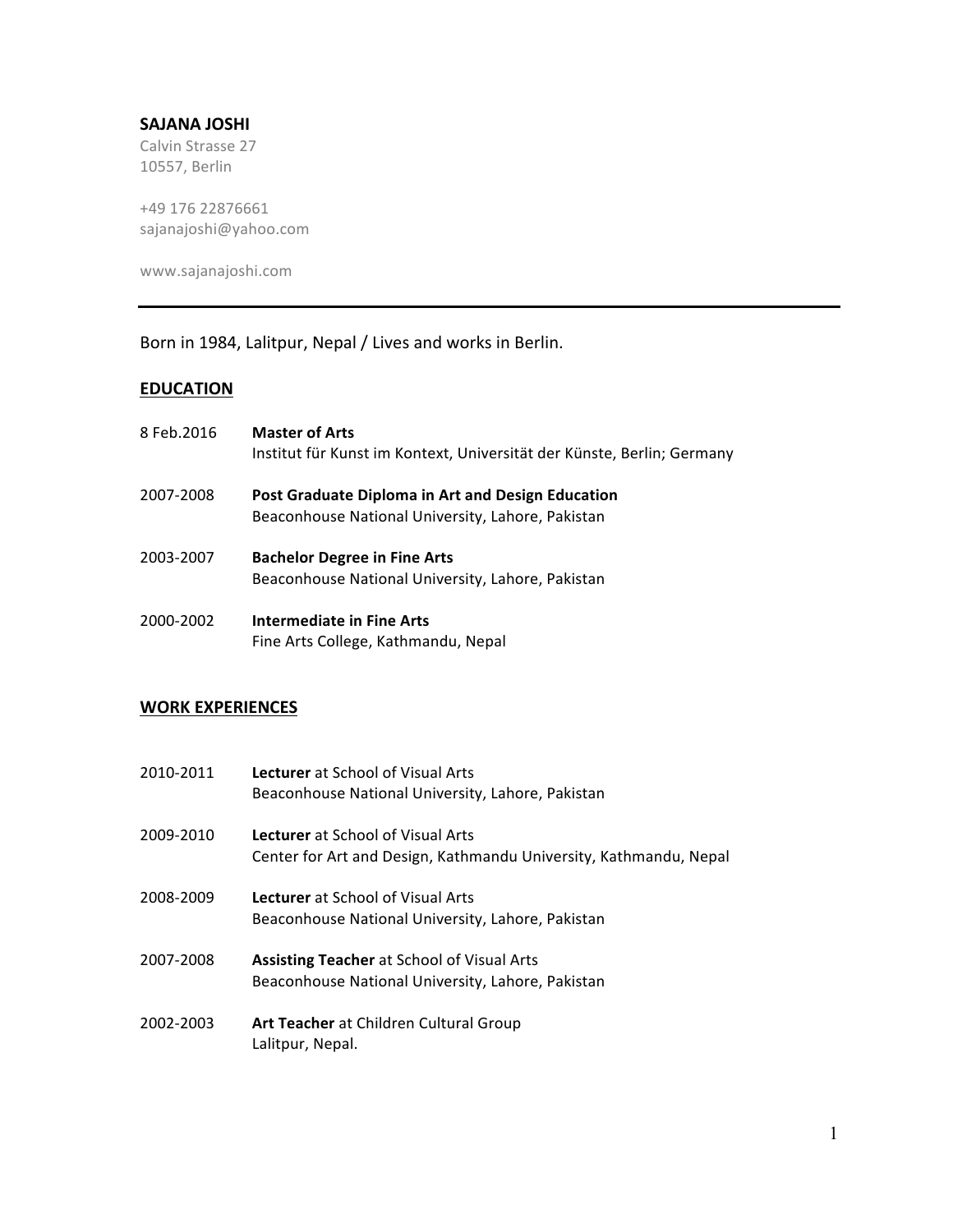# **EXHIBITIONS**

|                   | 6-15 Nov. 2015 Präsentation und Ausstellung der Entwürfe<br>Ein Denkmal für die erste Homosexuelle Emanzipationsbewegung<br>Haus der Kulturen der Welt (HKW), Berlin, Deutschland. |
|-------------------|------------------------------------------------------------------------------------------------------------------------------------------------------------------------------------|
|                   | Sep-Nov. 2015 Asia Contemporary Art Exhibition<br>Jeonbuk Museum of Art 111-6, Moaksan-gil, Gui-myun, Wanju-gun, Jeonbuk, Korea                                                    |
| Nov. 2010         | A festival of Arts and Environment<br>Kathmandu Contemporary Arts Centre, Kathmandu, Nepal                                                                                         |
| Oct. 2010         | A festival of Arts and Environment<br>(Rickshaw Project - Public Art)<br>Kathmandu, Nepal                                                                                          |
| Sept. 2009        | Live and Let Live: Creators of Tomorrow.<br>4th Fukuoka Asian Art Triennale (2009), Fukuoka Asian Art Museum, Japan                                                                |
| Nov. 2008         | <b>Ship of Hope</b><br>Site specific Participatory public art and Group Exhibition<br>Alhamra art Gallery, Lahore, Pakistan                                                        |
| <b>June 2008</b>  | South Asian Women Artists' show<br>Group Exhibition of artists from Nepal, Bangladesh, Bhutan, Sri-lanka, Pakistan,<br>Maldives, Afghanistan, and India; Srinagar, India           |
| May 2008          | <b>Processing, Works in Progress</b><br>Group Exhibition, Alhamra art Gallery, Lahore, Pakistan                                                                                    |
| Jan. 2008         | Polyptych<br>Group Exhibition, Alhamra art Gallery, Lahore Pakistan                                                                                                                |
| June 2007         | <b>Degree Show</b><br>Group Exhibition, Alhamra Art Gallery, Lahore, Pakistan                                                                                                      |
| <b>July 2003</b>  | <b>Master or Ceremony</b><br>Group Exhibition, Kathmandu, Nepal                                                                                                                    |
| <b>March 2003</b> | <b>Joint Art Exhibition</b><br>Group Exhibition, White hall, Sikkim, India                                                                                                         |
| Aug. 2002         | 2 <sup>nd</sup> Juddha Kala Exhibition<br>Group Exhibition, Darjeeling, India                                                                                                      |
| March 2002        | Kim Ill Sung's 89 <sup>th</sup> anniversary<br>Group Exhibition, Bhaktapur, Nepal                                                                                                  |